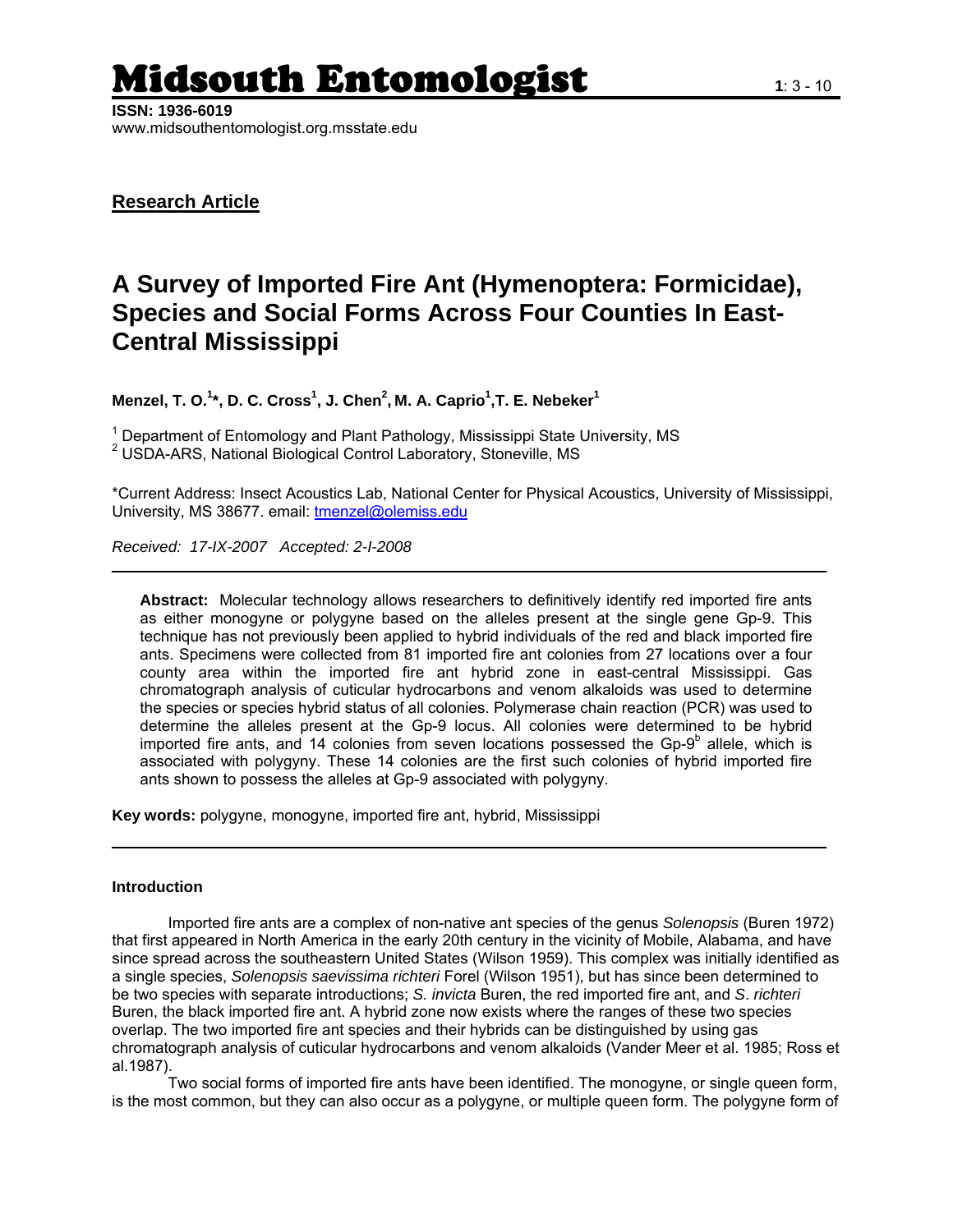the red imported fire ant has been studied extensively. A polygyne form has also been reported for the hybrid between the red and black imported fire ant (Glancey et al. 1989) and for the black imported fire ant within its native range (Krieger and Ross 2002), but has not been found in North American populations of *S. richteri*. The polygyne form of *S. invicta* typically spreads by budding of new colonies from older ones (Vargo and Porter 1989), tends to be less aggressive towards con-specifics than the monogyne form (Morel et al. 1990), and often establishes large super colonies. Areas with the polygyne form also tend to have higher imported fire ant densities than monogyne areas (Macom and Porter 1996). Recent technology has enabled researchers to positively identify red imported fire ants as polygyne based on the presence of the Gp-9 $^{\text{b}}$  allele at the Gp-9 locus (Valles and Porter 2003). This technique is not suitable for identifying *S. richteri* as polygyne, because a different allele is associated with polygyny in that species, and has not been applied to the hybrid imported fire ant, which could potentially possess alleles from either parental species.

 The zone of hybridization between the red and black imported fire ants stretches across parts of central to northern Mississippi (Streett et al. 2006), Alabama, and southern Tennessee. One of the earliest descriptions of polygyny in imported fire ants came from within the hybrid zone (Glancey et al. 1973) in Mississippi. This occurred at a time when imported fire ants were still being treated as a single species. Polygyny was later reported within hybrids from the same area (Glancey et al. 1989), but their identification was based on behavioral and morphological characters. The goal of this project was to determine where the various imported fire ant species and social forms occur in four counties within the hybrid zone in east-central Mississippi and to confirm the presence of polygyny in hybrid imported fire ants by using molecular methods. The species/hybrid status and social form of colonies within this area are of particular importance because the area includes a large section of the Tombigbee National Forest and the campus of Mississippi State University, where there is currently an active imported fire ant research program.

#### **Methods**

 Imported fire ants were collected from colonies over a four county area within the hybrid zone in east-central Mississippi. A grid of 27 points, spaced 10.0 km apart, was overlaid on a map of Choctaw, Noxubee, Oktibbeha and Winston counties. These counties cover parts of three physiographic regions. From east to west they are the Black-belt Prairie, the Flatwoods and the North-central Plateau. Although these regions differ in soils, vegetation, topography and land use, they are at the same latitude and should be similar in terms of climate. The 27 points were located using a global positioning system (GPS) and imported fire ants were collected from roadside populations at the closest accessible location to each point. This resulted in five locations in the Black-belt Prairie, five in the Flatwoods region, 13 in the North Central Plateau, and three that were marginal between regions. Ants were collected from 3 colonies at each site, making a total of 81 collections. To make a collection, a shovel was used to remove the top of the mound and soil and ants were then placed in a white 19 liter (5 gallon) PVC bucket. The bucket was held at a 45° angle and individual ants were collected with an aspirator as they attempted to climb out of the bucket. From each colony, 100 workers were collected in 5 ml of hexane for gas chromatograph analysis of venom alkaloids and cuticular hydrocarbons and at least five workers were collected in 15 ml of 100% ethanol for DNA isolation and polymerase chain reaction (PCR) analysis.

The two ant species and their hybrid can be separated by using profiles of worker venom alkaloids and cuticular hydrocarbons (Vander Meer et al. 1985; Ross et al.1987). Worker ants were allowed to soak in hexane for a period of at least two days. The samples were taken to the USDA Agricultural Research Service in Stoneville, Mississippi, where they were analyzed by using gas chromatography and a mass spectrometer (GC-MS). A Varian GC-MS system was used for this study and consisted of a CP-3800 gas chromatograph with a DB-1 capillary column (30 m × 0.25 mm i.d., 0.25 µm film thickness) and a Saturn 2000 mass selective detector. The GC temperature was programmed as follows: initial temperature was 50 °C, held for 1 min, increased to 240 °C at a rate of 20 °C /min, and held for 29.5 min. The split ratio was 1:10, injection temperature was 250 ˚C, and transfer line temperature was 270 °C. The mass spectrometer was operated at 70 eV in the electron impact mode. The separation of species and the hybrid followed the method described by Ross et al. (1987). Control *S. invicta* and *S. richteri* samples were taken from stocks already available at the facility. In this GC condition, retention time for five typical alkaloid peaks ( $C_{11:0}$ ,  $C_{13:1}$ ,  $C_{13:0}$ ,  $C_{15:1}$ , and  $C_{15:0}$ ) (Ross et al.1987) were 10.33, 11.33,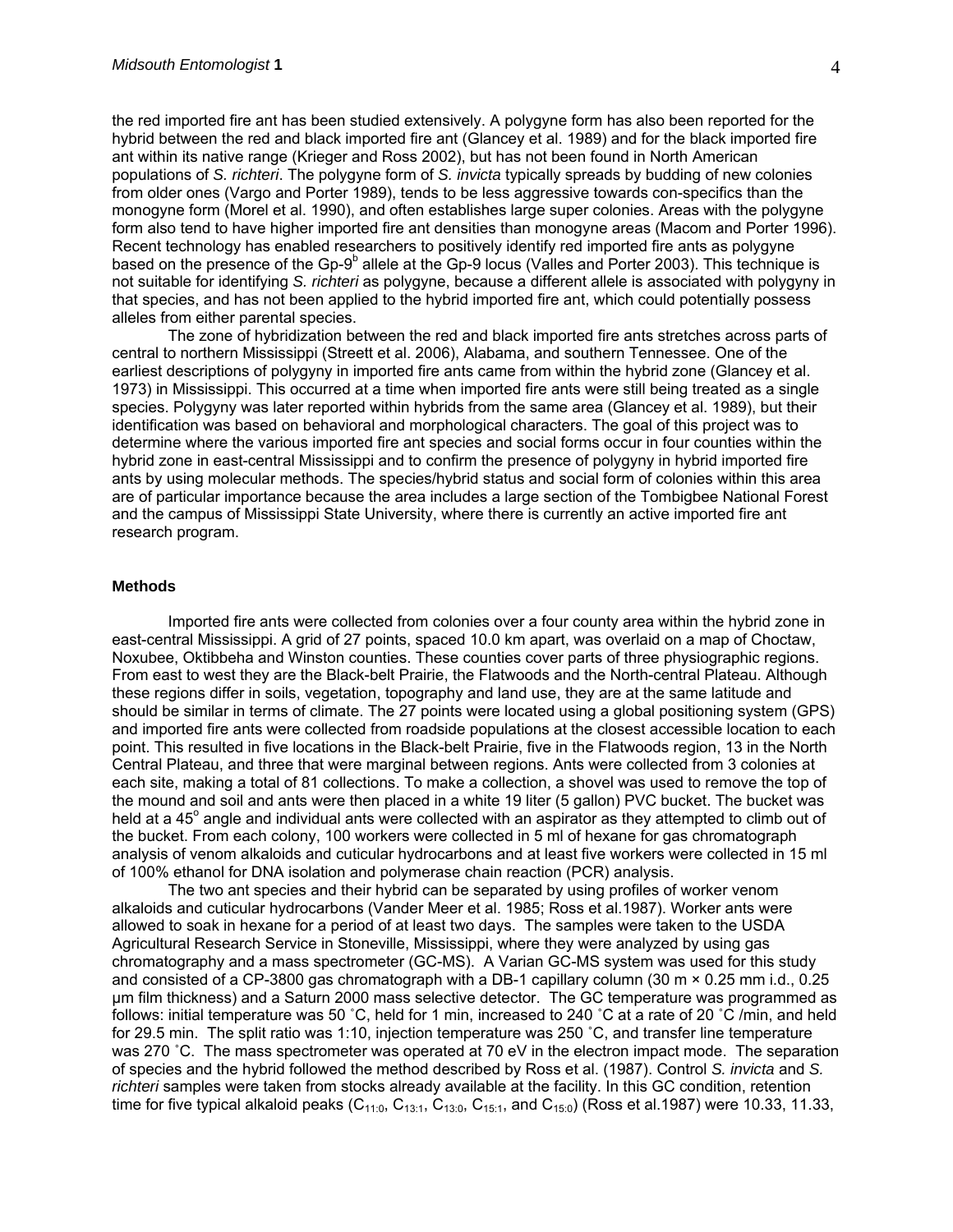11.50, 12.87, and 13.13 min respectively. These alkaloid peaks were used to calculate the alkaloid index  $(I_{ALK})$  which was defined as  $I_{ALK} = (P_{15:1})(2.36)$ , where  $P_{15:1}$  is the proportion of C<sub>15:1</sub> alkaloid. Hydrocarbon peaks found between 15.00 to 24.20 min were used to calculate the cuticular hydrocarbon index  $(I_{HC})$ which was defined as  $I_{HC} = (P_{SI} - (P_{SR} \cdot 0.116))/(P_{SI} - (P_{SR} \cdot 0.116) + (P_{SR} - (P_{SI} \cdot 0.072))$ , where  $P_{SI}$  and  $P_{SR}$ are the proportional hydrocarbon peak area found within the retention times assigned to *S. invicta* and *S. richteri*, respectively. In this GC condition, the designated hydrocarbon region was 15:00 to 20.00 min for *S. richteri* and 20:00 to 24.20 min for *S. invicta*. The combined index is the mean of  $I_{HC}$  and  $I_{ALK}$ . A colony was considered to be hybrid if the combined index was greater than 0.06 and less than 0.85 (Ross et al.1987). The  $I_{\text{ALK}}$ ,  $I_{\text{HC}}$  and combined indexes were used because they are not sensitive to the variation among GC systems as long as  $P_{\text{SI}}$  and  $P_{\text{SR}}$  are based on results from the same system.

Polymerase chain reaction was used to determine the presence/absence of the Gp- $9<sup>b</sup>$  allele. Keller and Ross (1999) showed that two major alleles are present at Gp-9 in *S. invicta* in the United States, the Gp-9<sup>B</sup> and Gp-9<sup>b</sup>. Other variations have since been found in *S. invicta* from its native range (Krieger and Ross 2002, Gotzek et al 2007) but not in the United States. All monogyne queens possess only the Gp-9<sup>B</sup> allele (individuals being Gp-9<sup>BB</sup>), whereas polygyne queens also possess the Gp-9<sup>b</sup> allele and female offspring are either Gp-9<sup>BB</sup>, Gp-9<sup>Bb'</sup> or Gp-9<sup>bb</sup>. The Gp-9<sup>bb</sup> genotype occurs much less frequently, either because this genotype is a lethal recessive (Keller and Ross 1999) or because its phenotype causes workers of a differing genotype to destroy  $Gp-9^{bb}$  brood (Fritz et al. 2006).

Valles and Porter (2003) have designed two oligonucleotide primer pairs that target the Gp-9<sup>B</sup> and the Gp-9<sup>b</sup> alleles in a multiplex reaction. Using these primers on an individual with a homozygous (monogyne) genotype produces a 517 base pair amplicon that is derived from the Gp-9<sup>B</sup> allele. Using the primers on a heterozygous (polygyne) genotype produces both the 517 base pair amplicon and a 423 base pair amplicon that is derived from the Gp-9<sup>b</sup> allele. The methods used by Valles and Porter (2003) were used on the pooled DNA from five ants from each colony. A polygyne queen that has mated to a monogyne male, an event that may occur frequently in some areas (Ross 1997), will produce workers exhibiting both the Gp-9<sup>Bb</sup> and the Gp-9<sup>BB</sup> genotype. Using the DNA of five ants from each colony reduced the chances of misidentifying a polygyne Gp-9 $^{\circ}$  positive colony as monogyne to 3.125%, which we considered an acceptable risk of error. There is the possibility that a hybrid colony could be polygyne but not possess the Gp-9<sup>b</sup> allele, if that colony's polygyny was inherited from *S. richteri*. Because the allele associated with polygyny in that species is different from the Gp-9 $^{\circ}$  (Krieger and Ross 2002), it would not be detected by using these methods. The *S. richteri* polygyne allele has not been detected in North America, but if present could greatly increase the incidence of polygyny in hybrids beyond what has been detected here (this is addressed in greater detail in the discussion).

Total DNA was isolated by using a Qiagen DNeasy kit (Qiagen, Valencia CA). The head and thorax tissue from five workers was combined for evaluating each mound's Gp-9 genotype. For queens, individual head and thorax tissue was used. Samples were placed in 1.5 ml microcentrifuge tubes, frozen in liquid nitrogen and ground by using a sterile pestle. From this point, the protocol for animal tissues in the Qiagen kit was followed. The conditions used for the multiplex PCR were as described by Valles and Porter (2003), except that we substituted 1 unit of TaKaRa Taq, hot start version, for the DNA polymerase for each reaction. Amplified DNA (10 µl) was electrophoresed on a 4.0% agarose gel for 1 hr and 50 min at 200V, stained with ethidium bromide and photographed in UV light.

 Ants used as controls were collected from colonies confirmed to be polygyne *S. invicta*, monogyne *S. invicta* and monogyne hybrids. The polygyne *S. invicta* ants were taken from a colony that was collected in a polygyne area of Brazos County, Texas. Monogyne *S. invicta* were collected at a site in southeast Louisiana that is well outside of the hybrid zone. Monogyne hybrids were collected outside of the Clay Lyle Entomology building on the campus of Mississippi State University in Starkville, Mississippi, which is within the hybrid zone. The monogyne *S. invicta* and monogyne hybrids were informally tested for aggressiveness towards con-specifics from other colonies to confirm their monogyne status. The species/hybrid status of control colonies were confirmed by using GC-MS.

#### **Results**

All 81 colonies from the 27 sample locations were identified as hybrids, based on the results of the GC-MS analysis described above. Fourteen colonies from seven of the 27 locations and the one polygyne *S. invicta* control colony had both the 517 and 423 base pair amplicons, indicating that some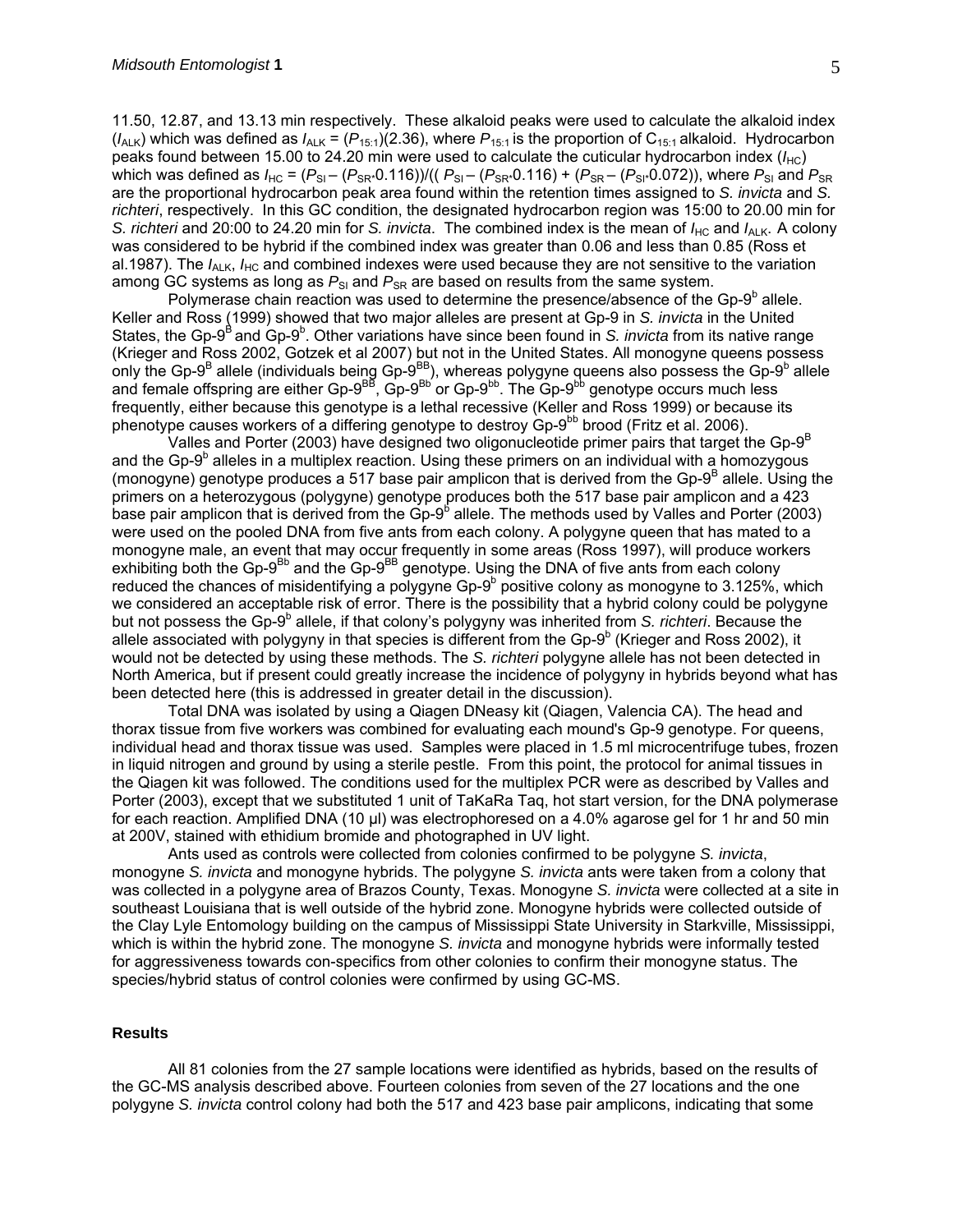individuals possessed the Gp-9<sup>b</sup> allele. The *I*<sub>HC</sub>s, *I*<sub>ALK</sub>s and combined indices of all hybrid colonies that were found to possess the  $Gp-9^b$  allele are listed in Table 1, along with the lat-long coordinates and the county of their occurrence. A chromatogram of purified cuticular hydrocarbons from a hybrid colony and its PCR results are shown in Figure 1.The remaining 67 colonies and the monogyne control colonies produced only the 517 base pair amplicon and were considered negative for the Gp-9<sup>b</sup> allele. Four locations that produced ants with the Gp-9<sup>b</sup> allele were within the North-central Plateau region, three were within the Black-belt Prairie region and none were within the Flatwoods region (Figure 2). A full year passed between the initial collections and the completion of analysis, making it impossible to revisit the exact colonies that were found possessing the polygyne allele. Three locations had all three colonies testing positive for the Gp-9 $^{\circ}$  allele and two of those locations (one in Noxubee County and one in Choctaw County) were revisited to determine whether the hybrid ants at those locations were expressing the polygyne phenotype. Five colonies were excavated, three from Noxubee County and two from Choctaw County. One colony from Noxubee County was found to have two dealated female reproductives while the other four had only a single queen. The two dealates and two alates from the same colony were tested for the Gp-9<sup>b</sup> allele and PCR confirmed all four to be positive. The two dealates were divided into separate head and thorax versus abdomen portions and each portion's DNA was extracted. Polymerase chain reaction was performed for 5 microsatellite regions, Sol 11, 20, 42, 49 and 55 (Krieger and Keller, 1997, with modifications) and differences of microsatellite alleles within each queen's respective portions indicated insemination of one of the dealates but not the other.

**Table 1.** Alkaloid ( $I_{A L K}$ ), cuticular hydrocarbon ( $I_{H C}$ ), and combined indices, along with county of origin, for the 14 hybrid colonies possessing the *Gp*-9<sup>b</sup> allele. A colony was considered to be hybrid if the combined index was greater than 0.06 and less than 0.85 (Ross et al.1987)

| County    | <b>GPS Coordinates</b> |                        |           |          |                |
|-----------|------------------------|------------------------|-----------|----------|----------------|
|           | <b>North</b>           | West                   | $I_{ALK}$ | $I_{HC}$ | Combined Index |
| Choctaw   | 33° 23.828'            | 89° 13.654'            | 0.397     | 0.485    | 0.441          |
| Choctaw   | 33° 23.828'            | $89^\circ$<br>13.654   | 0.523     | 0.530    | 0.527          |
| Choctaw   | 33° 23.828'            | 89° 13.654'            | 0.283     | 0.514    | 0.398          |
| Choctaw   | $33^{\circ}$ 10.762'   | 89° 13.764'            | 0.611     | 0.487    | 0.549          |
| Oktibbeha | $33^{\circ}$ 18.160'   | $89^\circ$<br>0.836'   | 0.668     | 0.522    | 0.595          |
| Oktibbeha | 33° 18.160'            | $89^\circ$<br>0.836'   | 0.248     | 0.519    | 0.384          |
| Winston   | $33^\circ$<br>4.004'   | 88° 53.699'            | 0.346     | 0.600    | 0.473          |
| Noxubee   | 33° 10.898'            | $88^\circ$<br>34.002'  | 0.147     | 0.383    | 0.265          |
| Noxubee   | $33^\circ$<br>4.606'   | 88° 34.666'            | 0.351     | 0.380    | 0.366          |
| Noxubee   | $33^\circ$<br>4.606    | 88° 34.666'            | 0.442     | 0.352    | 0.397          |
| Noxubee   | $33^\circ$<br>4.606'   | $88^\circ$<br>34.666'  | 0.489     | 0.315    | 0.402          |
| Noxubee   | $33^\circ$<br>3.534'   | 88° 28.081'            | 0.449     | 0.604    | 0.527          |
| Noxubee   | $33^\circ$<br>3.534'   | $88^{\circ}$<br>28.081 | 0.271     | 0.676    | 0.473          |
| Noxubee   | $33^\circ$<br>3.534'   | $88^{\circ}$<br>28.081 | 0.197     | 0.637    | 0.417          |

#### **Discussion**

 Valles and Porter's (2003) method targets a region within Gp-9 that can be used to distinguish between North American populations of monogyne and polygyne *S. invicta*, but will not distinguish between monogyne and polygyne forms of most South American populations of that species, or of other closely related species such as *S. richteri*. This is because their primers target a region of Gp-9 (amino acid position 151) whose altered sequence matches the allele of the North American polygyne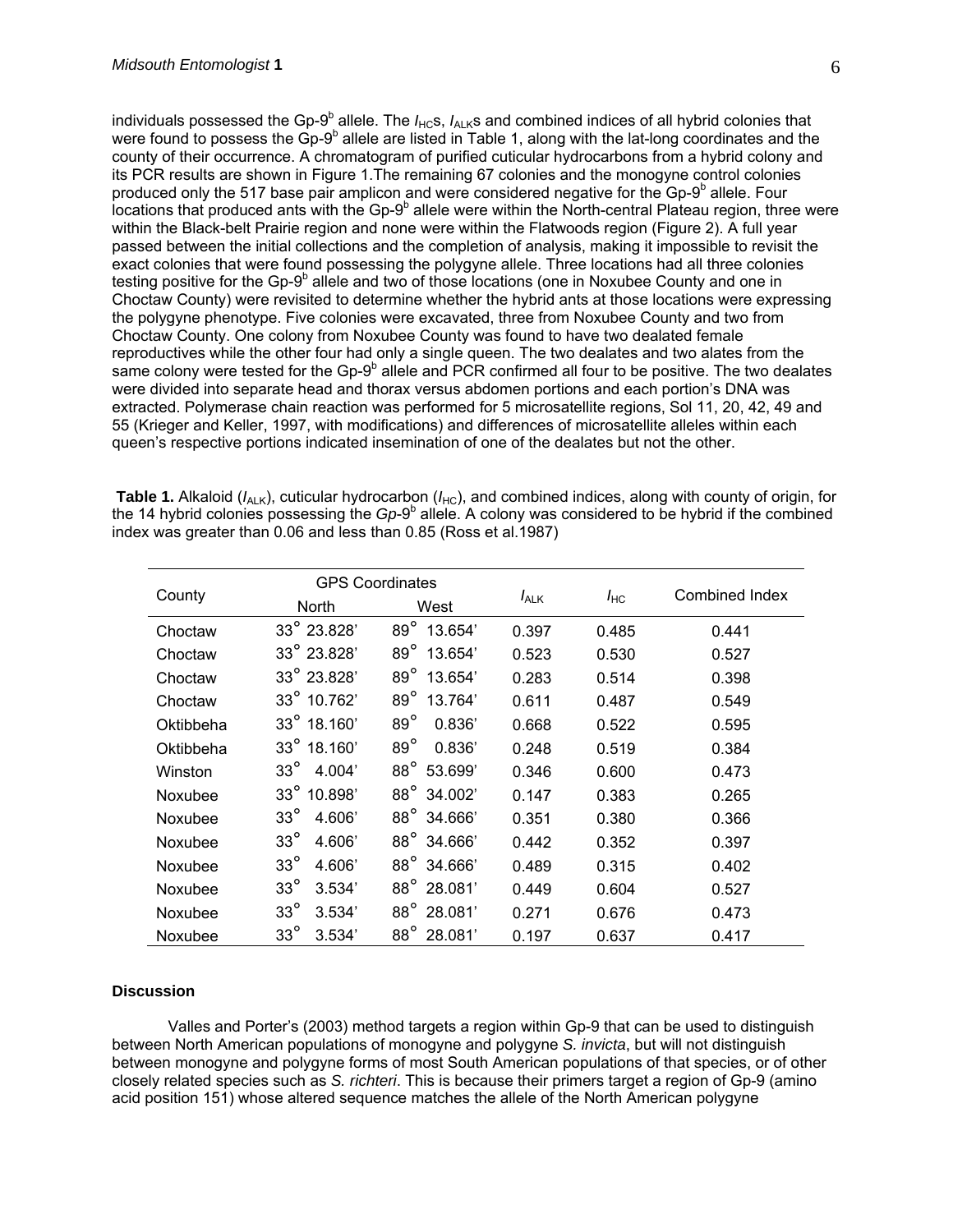populations but not the allele of these other populations (Krieger and Ross 2002, Gotzek et al. 2007). Once we understood our selected method's limitations, we performed a different test, substituting a newly designed primer pair that targets a region (amino acid position 42) that would allow us to distinguish between the social forms of almost all populations of *S. invicta* and *S. richteri*. A multiplex reaction of our new primers and Valles and Porter's B allele primer pair produces a 370 bp and 517 bp amplicon in the case of a heterozygous colony. This test yielded the same results as our initial test (the same 14 colonies testing positive for the polygyne associated allele). We were unable to secure verifiable control DNA of polygyne native range *S. invicta* or polygyne *S. richteri* and subsequently chose to publish our results by using Valles and Porter's methods because there was already a published account of its accuracy, and our test had been conducted using easily obtained positive polygyne controls of *S. invicta* from North America. Since preparing this paper, another study (Gotzek et al. 2007) has revealed the presence of significantly more variation in regards to Gp-9 and it is possible that colonies exist whose alleles would not be detectable by even our more inclusive test. Considering this, our findings need to be limited by the acknowledgement that there exists a remote possibility that a greater proportion of our samples came from polygyne colonies than were detected. We can say with confidence, however, that those which were identified as possessing  $Gp-9<sup>b</sup>$  using the Valles and Porter (2003) method are carrying an allele associated with polygyny in North American populations of *S. invicta*.

The presence of the Gp-9 $^{\circ}$  allele in colonies of hybrid imported fire ants confirms that this genetic trait has persisted after hybridization between the red and black imported fire ants. The polygyne allele was found in hybrid imported fire ants at seven out of 27 sites (26%), which is slightly greater than the frequency of polygyny reported for North American populations of *S. invicta* by Porter et al. (1997). This suggests that its occurrence has not been diluted by hybridization with *S. richteri*. Because only seven locations with this allele were found, its absence from colonies within the Flatwoods region does not give proof of a regional limitation on its occurrence. There was a cluster of 7 colonies with the polygyne allele at three locations within the Black-belt Prairie region in the southeastern corner of our survey area (Figure 2). Past descriptions of polygyne colonies from the hybrid zone have also come from this region (Glancey et al. 1973, Glancey et al. 1989) and the prevalence of the polygyne form there is worth further investigation. Because the polygyne form tends to spread horizontally by budding, they may spread easily through a more open landscape like that found in the prairie region. It is also possible that because this area is closest to *S. invicta's* range, there has been interbreeding between polygyne *S. invicta* and monogyne hybrid colonies, leading to an increased prevalence of polygyne hybrids in this area.

One of five colonies excavated from the two locations that were revisited had two dealate females that tested positive for the Gp-9<sup>b</sup> allele, but only one of those was found to have been inseminated. The inability to locate more than one inseminated queen means that we were not successful in confirming polygyny behaviorally. Glancey et al. (1989) found colonies that were confirmed to be hybrid (by using similar methods to our own), and expressed the phenotype of polygyne colonies, but they lacked the techniques currently available to confirm the genetic traits associated with polygyny. We have provided the locations where these colonies were found (Table 1) and encourage others, using both molecular methods and behavioral assays, to investigate the expression of the polygyne phenotype by hybrid imported fire ants.

#### **Acknowledgements**

The following individuals contributed to this project through their advice or assistance: Dr. John Schneider and Dr. Eric Linder of Mississippi State University, Dr. Ronald D. Weeks of USDA-APHIS, Juliet D. Tang, Doug Stone, Jeremy Norris and David Menough. This project was funded in part by the USDA Fire Ant Project at Mississippi State University, ARS Cooperative Agreement 6402-22320-001-01S and in part through the Mississippi Agricultural and Forestry Experiment Station. Approved for publication as J-11187 of the Mississippi Agricultural and Forestry Experiment Station, Mississippi State University.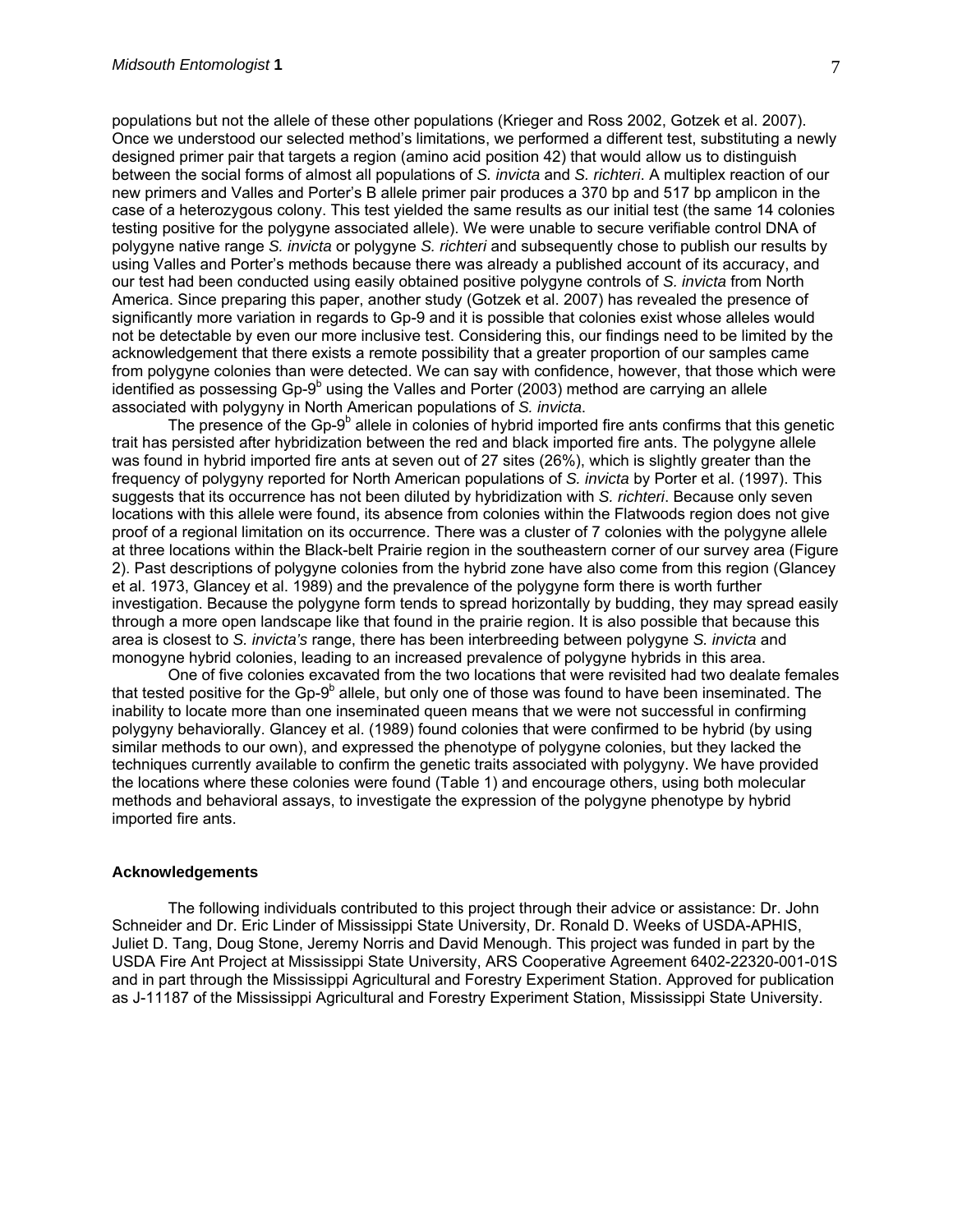

Figure 1. (a) Results of polymerase chain reaction (PCR) using oligonucleotide primer pairs targeting the Gp-9 locus. The second lane from the right was produced by ants from a colony in Choctaw county with the heterozygous polygyne genotype for the Gp-9 allele, possessing both 517 bp and 423 bp amplicons. Also included are chromatograms of purified cuticular hydrocarbon samples collected from the same colony (b) and typical red (c) and black (d) imported fire ant colonies.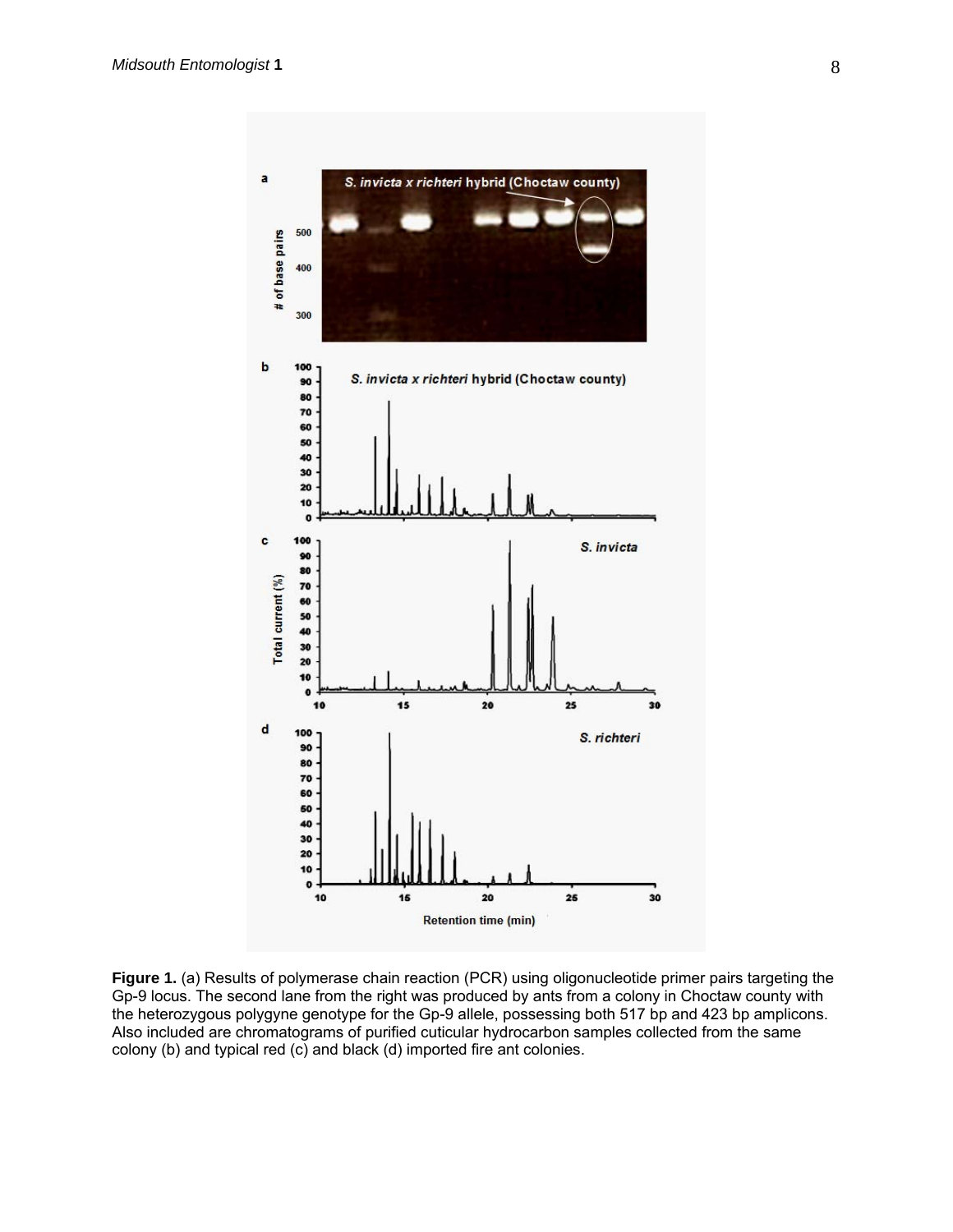

Figure 2. The occurrence of colonies with the Gp-9<sup>b</sup> allele across Choctaw, Oktibbeha, Winston and Noxubee counties in the imported fire ant hybrid zone. Survey locations  $(\square)$  are shaded to represent the proportion of colonies sampled at each location possessing the polygyne allele.

#### **References**

- **Buren, W.F. 1972.** Revisionary studies on the taxonomy of the imported fire ants. J. Geo. Entomol. Soc. 7: 1-26.
- **Fritz, G.N., R.K. Vander Meer and C.A. Preston. 2006.** Selective male mortality in the red imported fire ant, *Solenopsis invicta*. Genetics 173: 207-213.
- **Glancey, B.M., C.H. Craig, C.E. Stringer and P.M. Bishop. 1973.** Multiple fertile queens in colonies of the imported fire ant, *Solenopsis invicta*. J. Geo. Entomol. Soc. 8: 327-328.
- **Glancey, B.M., R.K. Vander Meer and D.P. Wojcik. 1989.** Polygyny in hybrid imported fire ants. Flor. Entomol. 72: 632-636.
- **Gotzek, D., D.D. Shoemaker, and K.G. Ross. 2007.** Molecular variation at a candidate gene implicated in the regulation of fire ant social behavior. PLoS ONE 2(11): e1088.
- **Keller, L. and K.G. Ross. 1999.** Major gene effects on phenotype and fitness: the relative roles of pgm-3 and gp-9 in introduced populations of the fire ant *Solenopsis invicta*. J. Evolutionary Bio. 12: 672-680.
- **Kreiger, M.J.B. and L. Keller.** Polymorphism at dinucleotide microsatellite loci in fire ant *Solenopsis invicta* populations. Mol. Ecol. 6: 997-999.
- **Kreiger, M.J.B. and K.G. Ross. 2002.** Identification of a major gene regulating complex social behavior. Science. 295: 328-332.
- **Macom, T.E., and S.D. Porter. 1996.** Comparison of polygyne and monogyne red imported fire ant (Hymenoptera: Formicidae) population densities. Ann. Entomol. Soc. Am. 89: 535-543.
- **Morel, L., R.K. Vander Meer and C.S. Lofgren. 1990.** Comparison of nestmate recognition between monogyne and polygyne populations of *Solenopsis invicta* (Hymenoptera: Formicidae). Ann. Entomol. Soc. Am. 83: 642-647.